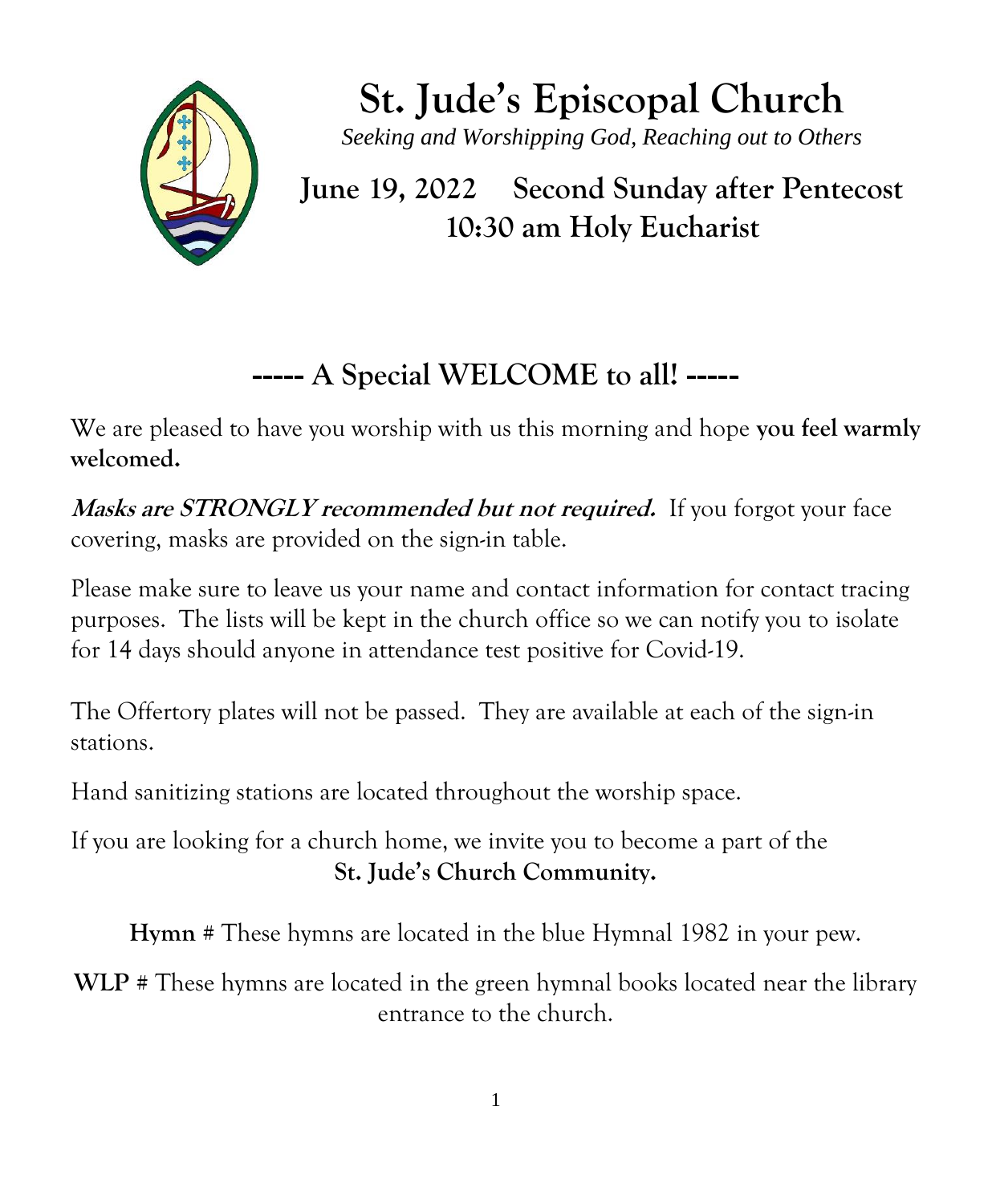## **The Gathering of the Community**

| Prelude                                                                     |          | Voluntary on an American Folk Hymn, DeCou/Manz                                                                                                                                                                                                                                           |  |
|-----------------------------------------------------------------------------|----------|------------------------------------------------------------------------------------------------------------------------------------------------------------------------------------------------------------------------------------------------------------------------------------------|--|
| All hail the power of Jesus' name!<br><b>Opening Hymn #450 Please stand</b> |          |                                                                                                                                                                                                                                                                                          |  |
|                                                                             |          | <b>Open Acclamation &amp; Collect</b>                                                                                                                                                                                                                                                    |  |
|                                                                             | Presider | Blessed be God: Father, Son, and Holy Spirit                                                                                                                                                                                                                                             |  |
|                                                                             | People   | And blessed be his kingdom, now and for ever. Amen.                                                                                                                                                                                                                                      |  |
|                                                                             | Presider | Almighty God, to you all hearts are open, all desires known,<br>and from you no secrets are hid: Cleanse the thoughts of our<br>hearts by the inspiration of your Holy Spirit, that we may<br>perfectly love you, and worthily magnify your holy Name;<br>through Jesus Christ our Lord. |  |
|                                                                             | All      | Amen.                                                                                                                                                                                                                                                                                    |  |

**Song of Praise** *Please join in singing* **\_\_\_\_\_\_\_\_\_\_\_\_\_\_\_\_\_\_\_\_\_\_\_\_\_\_\_\_\_\_\_\_\_\_\_\_**

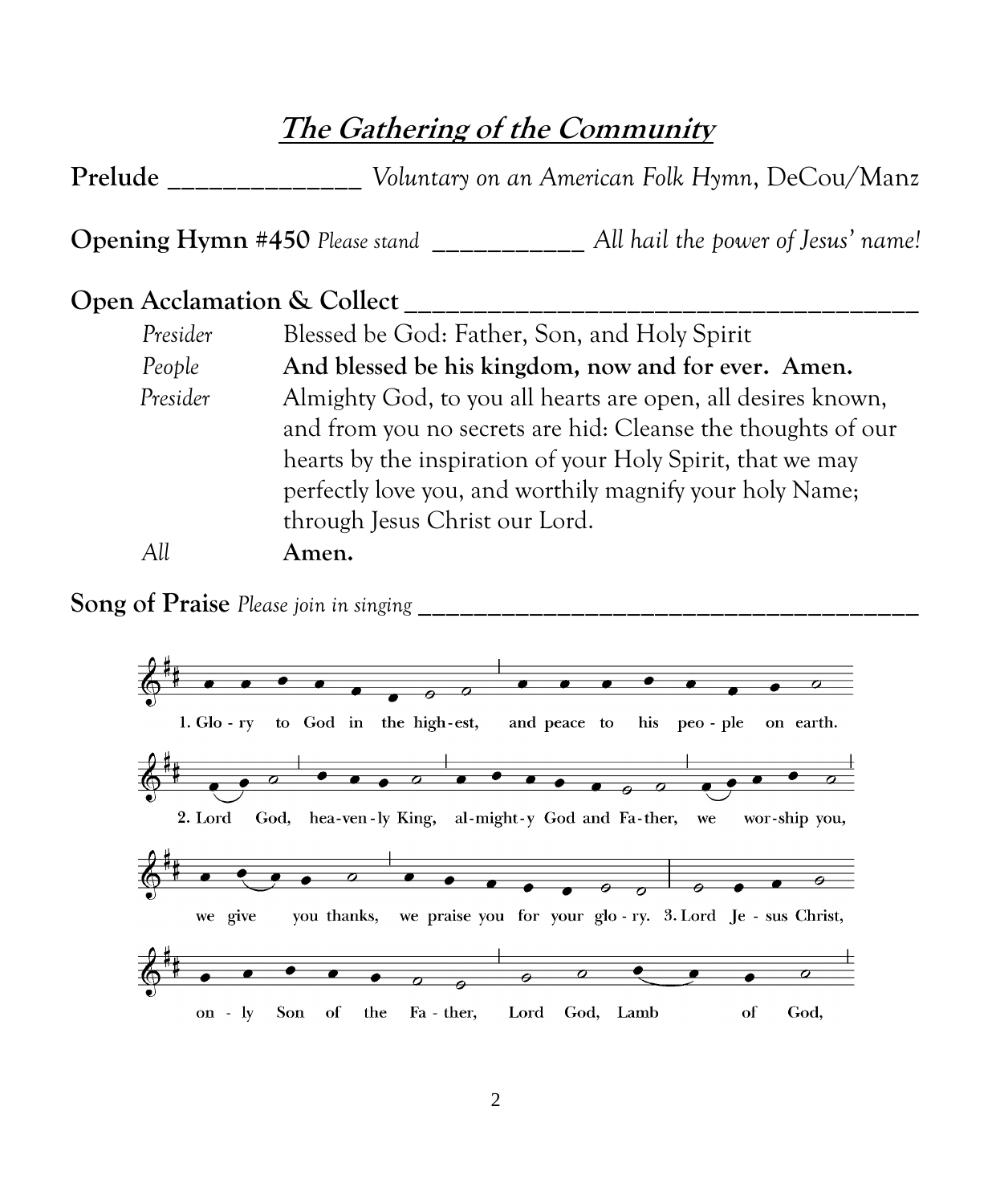

### **Collect of the Day \_\_\_\_\_\_\_\_\_\_\_\_\_\_\_\_\_\_\_\_\_\_\_\_\_\_\_\_\_\_\_\_\_\_\_\_\_\_\_\_\_\_\_\_\_\_**

| Presider | The Lord be with you.                                         |
|----------|---------------------------------------------------------------|
| People   | And also with you.                                            |
| Presider | Let us pray.                                                  |
| All      | O Lord, make us have perpetual love and reverence for your    |
|          | holy Name, for you never fail to help and govern those whom   |
|          | you have set upon the sure foundation of your loving-         |
|          | kindness; through Jesus Christ our Lord, who lives and reigns |
|          | with you and the Holy Spirit, one God, for ever and ever.     |
|          | Amen.                                                         |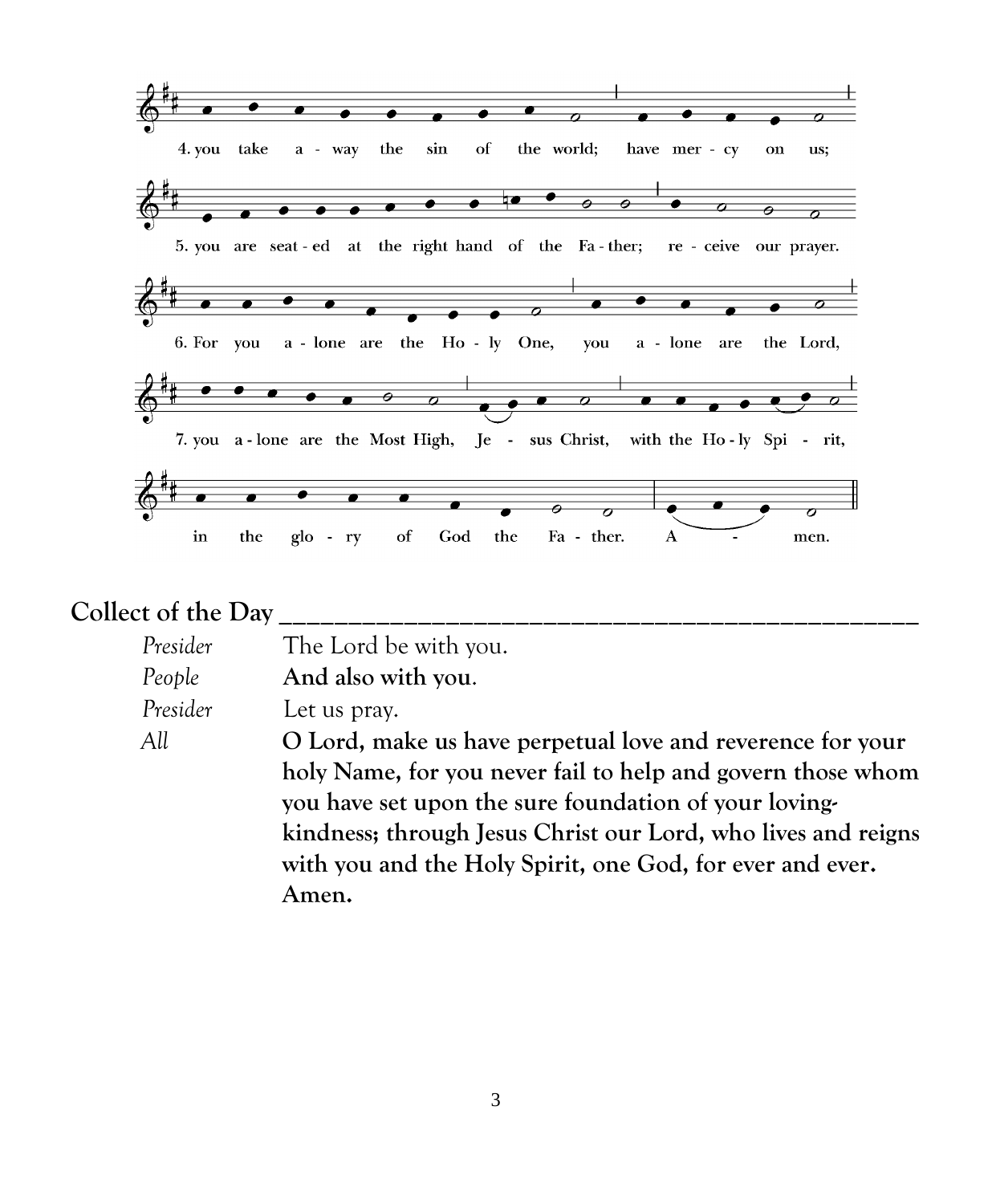## **The Proclamation of the Word**

**The First Reading** *Please be seated* **\_\_\_\_\_\_\_\_\_\_\_\_\_\_\_\_** *1 Kings 19:1-4, (5-7), 8-15a*

*Reader* A Reading from the First Book of Kings.

Ahab told Jezebel all that Elijah had done, and how he had killed all the prophets with the sword. Then Jezebel sent a messenger to Elijah, saying, "So may the gods do to me, and more also, if I do not make your life like the life of one of them by this time tomorrow." Then he was afraid; he got up and fled for his life, and came to Beer-sheba, which belongs to Judah; he left his servant there.

But he himself went a day's journey into the wilderness, and came and sat down under a solitary broom tree. He asked that he might die: "It is enough; now, O Lord, take away my life, for I am no better than my ancestors." [Then he lay down under the broom tree and fell asleep. Suddenly an angel touched him and said to him, "Get up and eat." He looked, and there at his head was a cake baked on hot stones, and a jar of water. He ate and drank, and lay down again. The angel of the Lord came a second time, touched him, and said, "Get up and eat, otherwise the journey will be too much for you."] He got up, and ate and drank; then he went in the strength of that food forty days and forty nights to Horeb the mount of God. At that place he came to a cave, and spent the night there.

Then the word of the Lord came to him, saying, "What are you doing here, Elijah?" He answered, "I have been very zealous for the Lord, the God of hosts; for the Israelites have forsaken your covenant, thrown down your altars, and killed your prophets with the sword. I alone am left, and they are seeking my life, to take it away."

He said, "Go out and stand on the mountain before the Lord, for the Lord is about to pass by." Now there was a great wind, so strong that it was splitting mountains and breaking rocks in pieces before the Lord, but the Lord was not in the wind; and after the wind an earthquake, but the Lord was not in the earthquake; and after the earthquake a fire, but the Lord was not in the fire; and after the fire a sound of sheer silence. When Elijah heard it, he wrapped his face in his mantle and went out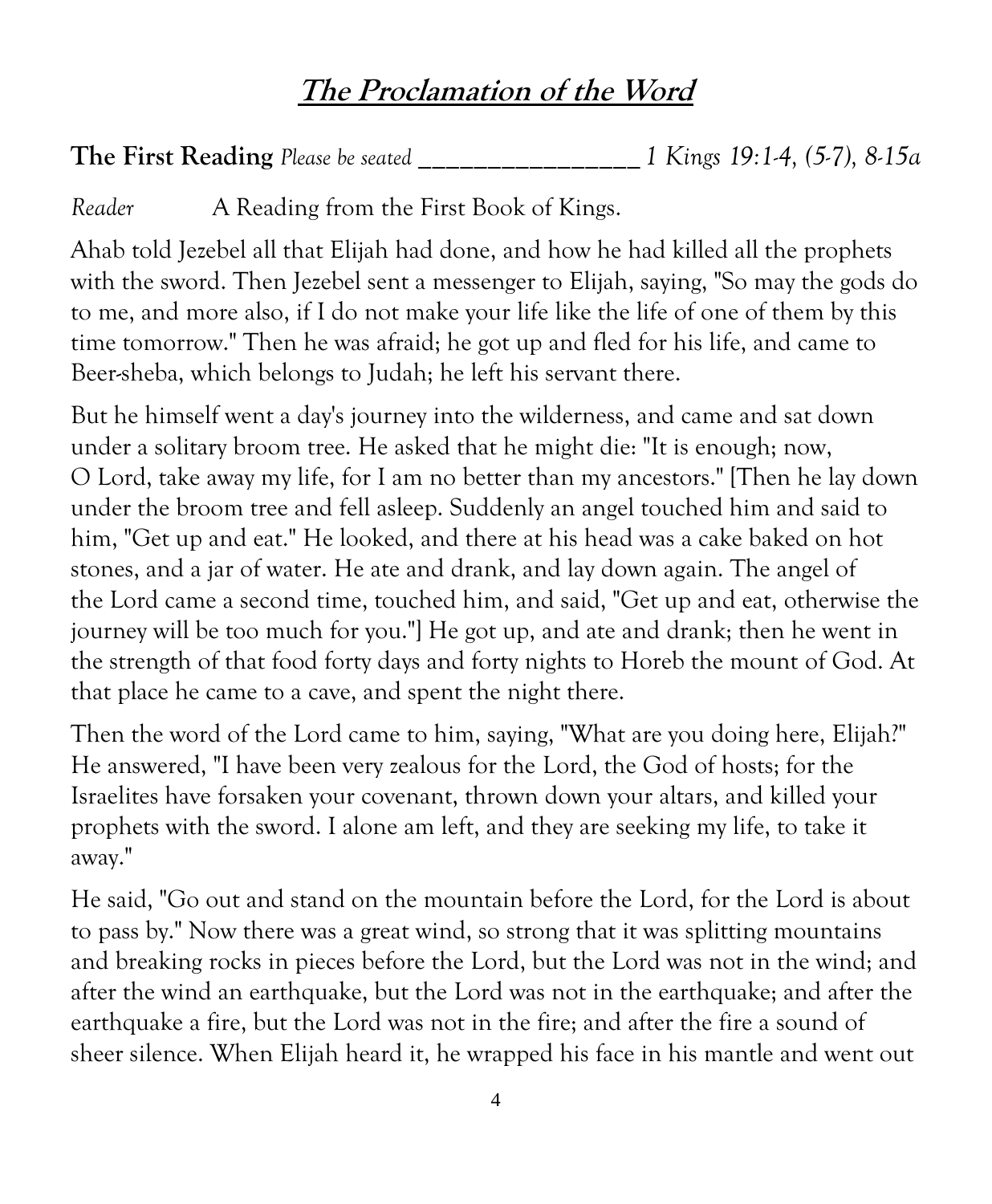and stood at the entrance of the cave. Then there came a voice to him that said, "What are you doing here, Elijah?" He answered, "I have been very zealous for the Lord, the God of hosts; for the Israelites have forsaken your covenant, thrown down your altars, and killed your prophets with the sword. I alone am left, and they are seeking my life, to take it away." Then the Lord said to him, "Go, return on your way to the wilderness of Damascus."

| Reader | The Word of the Lord. |
|--------|-----------------------|
| People | Thanks be to God.     |

| The Psalm                                                                                                                                            | Psalm 42 |
|------------------------------------------------------------------------------------------------------------------------------------------------------|----------|
| 1 As the deer longs for the water-brooks, *<br>so longs my soul for you, O God.                                                                      |          |
| 2 My soul is athirst for God, athirst for the living God; *<br>when shall I come to appear before the presence of God?                               |          |
| 3 My tears have been my food day and night, *<br>while all day long they say to me,<br>"Where now is your God?"                                      |          |
| 4 I pour out my soul when I think on these things: *<br>how I went with the multitude and led them into the house of God,                            |          |
| 5 With the voice of praise and thanksgiving, *<br>among those who keep holy-day.                                                                     |          |
| 6 Why are you so full of heaviness, O my soul? *<br>and why are you so disquieted within me?                                                         |          |
| 7 Put your trust in God; *<br>for I will yet give thanks to him,<br>who is the help of my countenance, and my God.                                   |          |
| 8 My soul is heavy within me; *<br>therefore I will remember you from the land of Jordan,<br>and from the peak of Mizar among the heights of Hermon. |          |
| 5                                                                                                                                                    |          |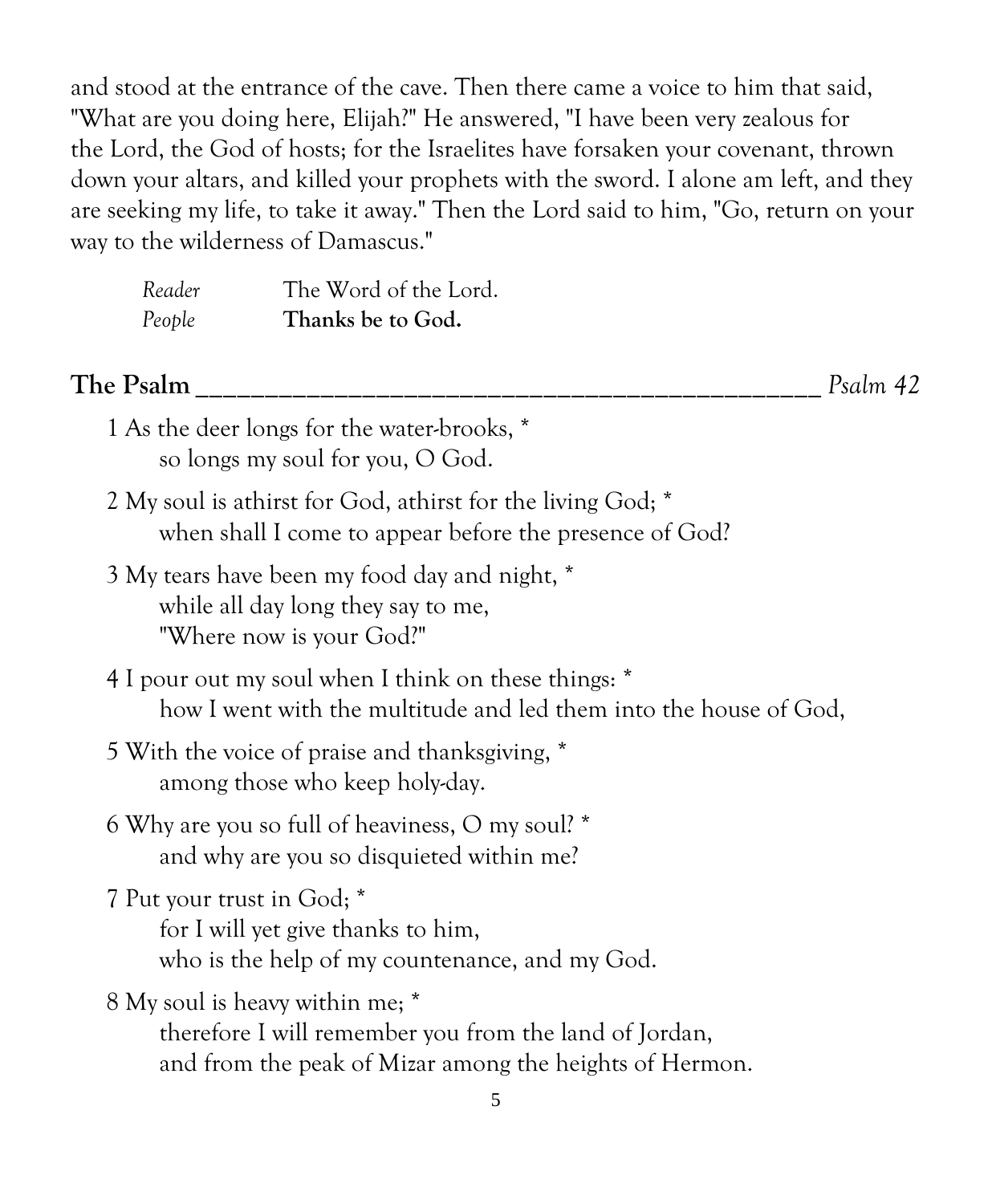9 One deep calls to another in the noise of your cataracts; \* all your rapids and floods have gone over me.

- 10 The Lord grants his loving-kindness in the daytime; \* in the night season his song is with me, a prayer to the God of my life.
- 11 I will say to the God of my strength, "Why have you forgotten me? \* and why do I go so heavily while the enemy oppresses me?"
- 12 While my bones are being broken, \* my enemies mock me to my face;
- 13 All day long they mock me \* and say to me, "Where now is your God?"
- 14 Why are you so full of heaviness, O my soul? \* and why are you so disquieted within me?
- 15 Put your trust in God; \* for I will yet give thanks to him, who is the help of my countenance, and my God.

### **The Psalm**  $P_{\text{5}}$

1 Give judgment for me, O God, and defend my cause against an ungodly people; \* deliver me from the deceitful and the wicked. 2 For you are the God of my strength; why have you put me from you? \* and why do I go so heavily while the enemy oppresses me? 3 Send out your light and your truth, that they may lead me, \* and bring me to your holy hill and to your dwelling;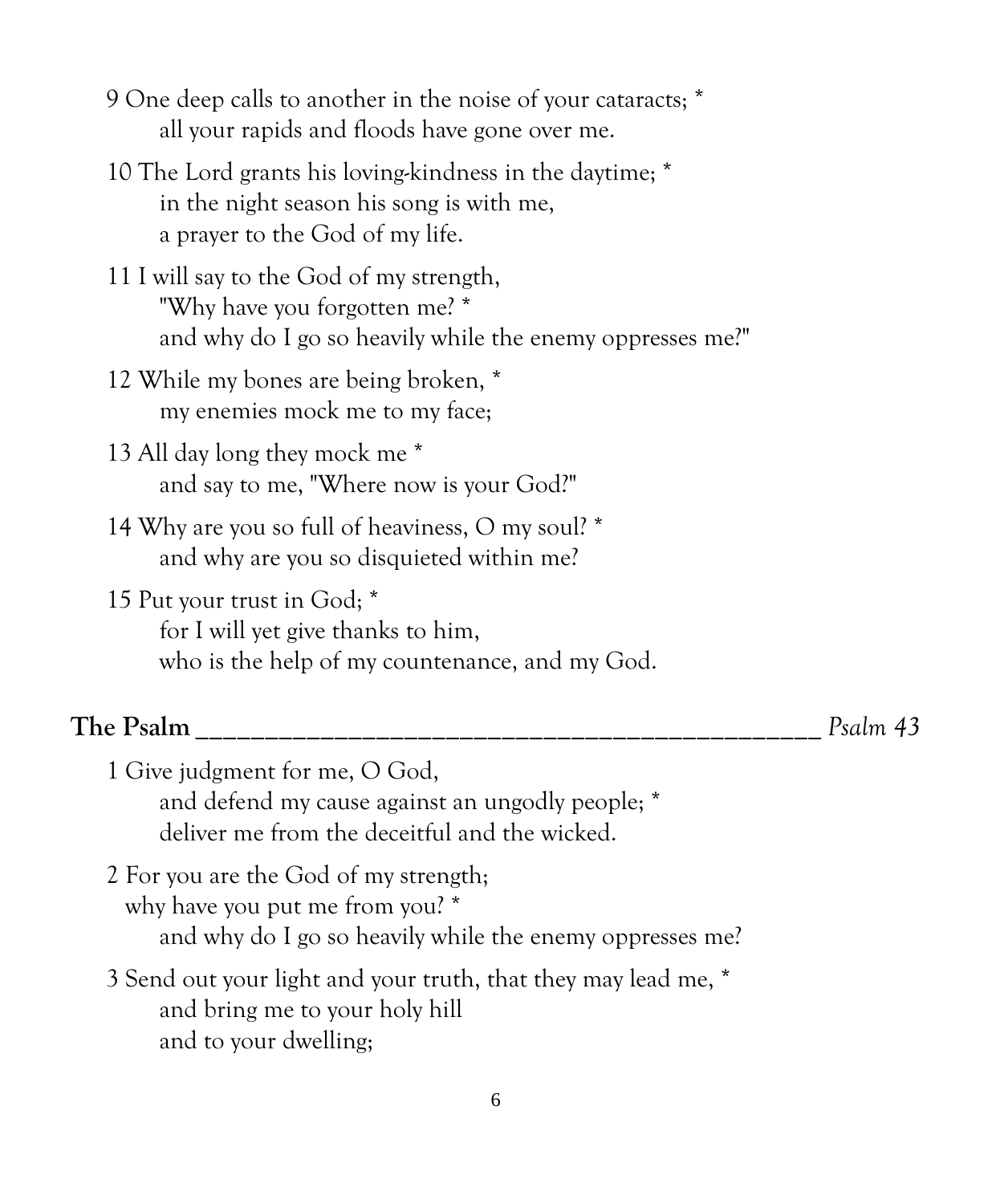4 That I may go to the altar of God, to the God of my joy and gladness; \* and on the harp I will give thanks to you, O God my God.

5 Why are you so full of heaviness, O my soul? \* and why are you so disquieted within me?

6 Put your trust in God; \* for I will yet give thanks to him, who is the help of my countenance, and my God.

**The Second Reading** *Please be seated* **\_\_\_\_\_\_\_\_\_\_\_\_\_\_\_\_\_\_\_\_** *Galatians 3:23-29*

*Reader* A Reading from Paul's Letter to the Galatians.

Now before faith came, we were imprisoned and guarded under the law until faith would be revealed. Therefore the law was our disciplinarian until Christ came, so that we might be justified by faith. But now that faith has come, we are no longer subject to a disciplinarian, for in Christ Jesus you are all children of God through faith. As many of you as were baptized into Christ have clothed yourselves with Christ. There is no longer Jew or Greek, there is no longer slave or free, there is no longer male and female; for all of you are one in Christ Jesus. And if you belong to Christ, then you are Abraham's offspring, heirs according to the promise.

| Reader | The Word of the Lord. |
|--------|-----------------------|
| People | Thanks be to God.     |

**Sequence Hymn #686** *Please stand\_\_\_\_\_\_\_\_\_\_\_\_\_ Come, thou fount of every blessing*

**The Gospel Reading** *Please stand* **\_\_\_\_\_\_\_\_\_\_\_\_\_\_\_\_\_\_\_\_\_\_\_\_\_\_** *Luke 8:26-39*

*Reader* The Holy Gospel of our Lord Jesus Christ, according to Luke. *People* **Glory to you, Lord Christ.**

Jesus and his disciples arrived at the country of the Gerasenes, which is opposite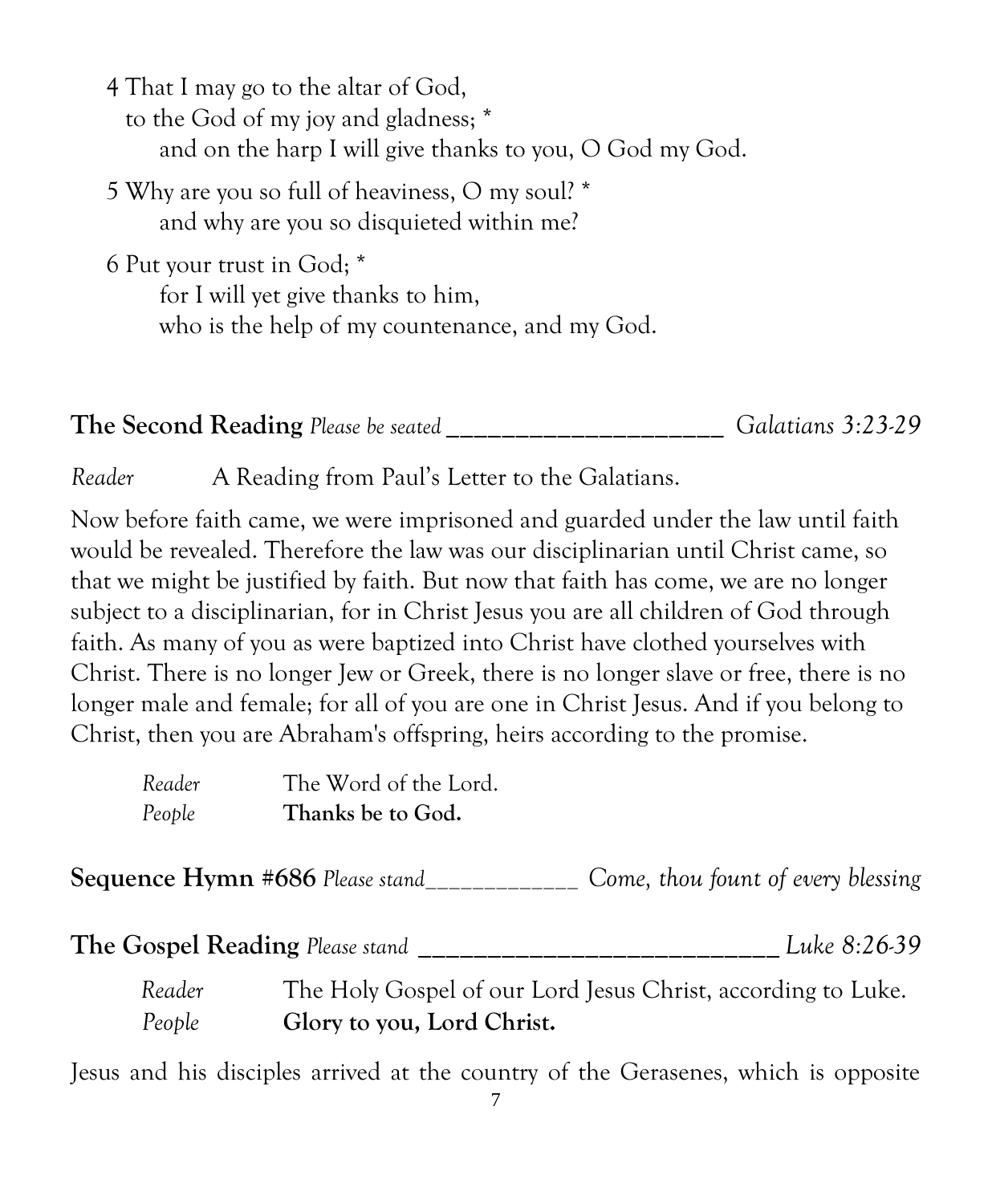Galilee. As he stepped out on land, a man of the city who had demons met him. For a long time he had worn no clothes, and he did not live in a house but in the tombs. When he saw Jesus, he fell down before him and shouted at the top of his voice, "What have you to do with me, Jesus, Son of the Most High God? I beg you, do not torment me" -- for Jesus had commanded the unclean spirit to come out of the man. (For many times it had seized him; he was kept under guard and bound with chains and shackles, but he would break the bonds and be driven by the demon into the wilds.) Jesus then asked him, "What is your name?" He said, "Legion"; for many demons had entered him. They begged him not to order them to go back into the abyss.

Now there on the hillside a large herd of swine was feeding; and the demons begged Jesus to let them enter these. So he gave them permission. Then the demons came out of the man and entered the swine, and the herd rushed down the steep bank into the lake and was drowned.

When the swineherds saw what had happened, they ran off and told it in the city and in the country. Then people came out to see what had happened, and when they came to Jesus, they found the man from whom the demons had gone sitting at the feet of Jesus, clothed and in his right mind. And they were afraid. Those who had seen it told them how the one who had been possessed by demons had been healed. Then all the people of the surrounding country of the Gerasenes asked Jesus to leave them; for they were seized with great fear. So he got into the boat and returned. The man from whom the demons had gone begged that he might be with him; but Jesus sent him away, saying, "Return to your home, and declare how much God has done for you." So he went away, proclaiming throughout the city how much Jesus had done for him.

| Reader | The Gospel of the Lord.     |
|--------|-----------------------------|
| People | Praise to you, Lord Christ. |

**The Sermon** Please be seated **and The Rev. Don Davidson**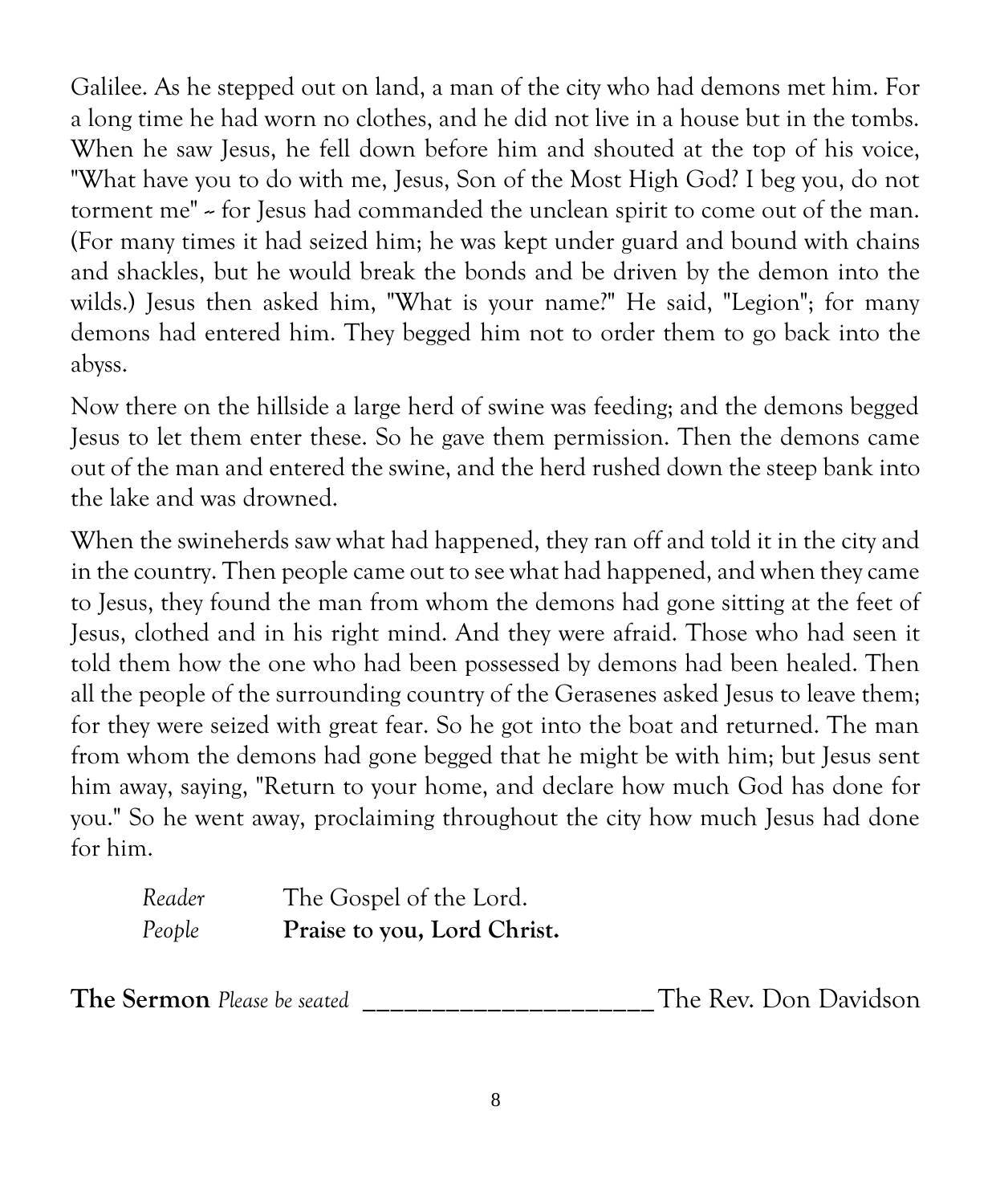**The Nicene Creed** *Please stand* **\_\_\_\_\_\_\_\_\_\_\_\_\_\_\_\_\_\_\_\_\_\_\_\_\_\_\_\_\_\_\_\_\_\_\_\_\_\_**

**We believe in one God, the Father, the Almighty, maker of heaven and earth, of all that is, seen and unseen. We believe in one Lord, Jesus Christ, the only Son of God, eternally begotten of the Father, God from God, Light from Light, true God from true God, begotten, not made, of one Being with the Father. Through him all things were made. For us and for our salvation he came down from heaven: by the power of the Holy Spirit he became incarnate from the Virgin Mary, and was made man. For our sake he was crucified under Pontius Pilate; he suffered death and was buried. On the third day he rose again in accordance with the Scriptures;**

 **he ascended into heaven**

 **and is seated at the right hand of the Father.**

**We believe in the Holy Spirit, the Lord, the giver of life, who proceeds from the Father and the Son. With the Father and the Son he is worshiped and glorified. He has spoken through the Prophets. We believe in one holy catholic and apostolic Church. We acknowledge one baptism for the forgiveness of sins. We look for the resurrection of the dead, and the life of the world to come. Amen.**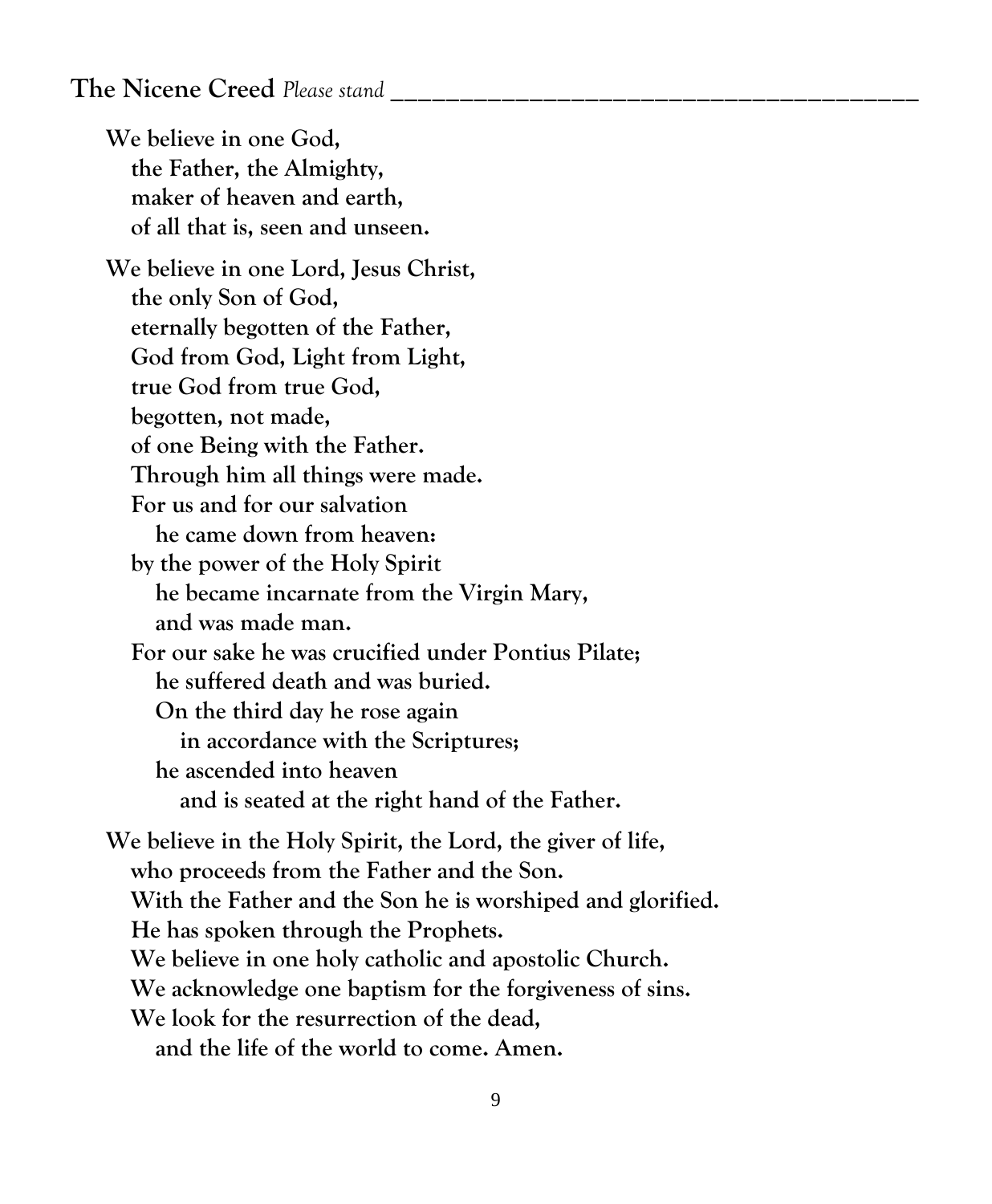#### **Prayers of the People** *Please stand or kneel***\_\_\_\_\_\_\_\_\_\_\_\_\_\_\_\_\_\_\_\_\_\_\_\_\_\_\_\_\_\_**

| Intercessor | Let us pray.                                                                                                                                                                                                                                                    |
|-------------|-----------------------------------------------------------------------------------------------------------------------------------------------------------------------------------------------------------------------------------------------------------------|
|             | There is no longer Jew or Greek, there is no longer slave or free, there<br>is no longer male or female; for all of us are one in Christ Jesus. Let<br>us pray as one body, saying, "We put our trust in you, O God; hear<br>us; answer us; and send us forth." |
|             | Send out your light and your truth that they may lead your people<br>into the joy and gladness we experience at your altar. Send us out to<br>shine our light and share our joy.<br>Silence.                                                                    |
|             | We put our trust in you, $O$ God;                                                                                                                                                                                                                               |
| People      | Hear us; answer us; and send us forth.                                                                                                                                                                                                                          |
| Intercessor | God our strength, remember those who feel forgotten, be the<br>salvation for those who are being oppressed. Defend the cause of the<br>innocent. Deliver the world from wickedness.<br>Silence                                                                  |
|             | We put our trust in you, O God;                                                                                                                                                                                                                                 |
| People      | Hear us; answer us; and send us forth.                                                                                                                                                                                                                          |
| Intercessor | You, O Lord, grant your loving-kindness in the daytime, the night is<br>filled with your songs: we thank you for blessing your creation with<br>your presence in all times and all seasons.<br>Please add your thanksgivings.<br>Silence                        |
|             | We put our trust in you, $O$ God;                                                                                                                                                                                                                               |
| People      | Hear us; answer us; and send us forth.                                                                                                                                                                                                                          |
| Intercessor | Lord Jesus, break the chains of those held in bondage. Restore those<br>forgotten by society. May all prisoners and captives, by the power of                                                                                                                   |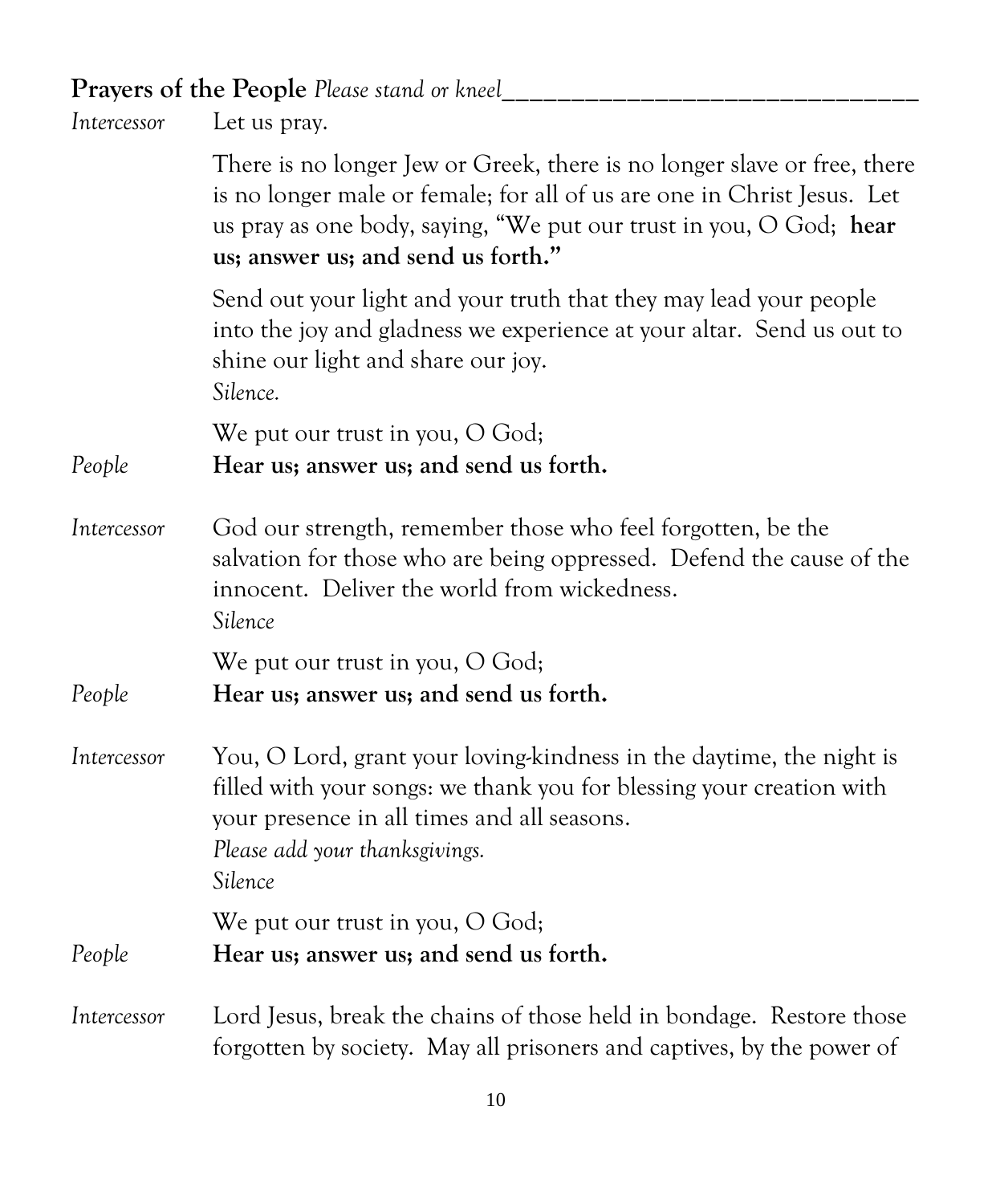|             | your love and mercy, have their dignity renewed.<br>Silence                                                                                                                                                                                                                           |
|-------------|---------------------------------------------------------------------------------------------------------------------------------------------------------------------------------------------------------------------------------------------------------------------------------------|
| People      | We put our trust in you, $O$ God;<br>Hear us; answer us; and send us forth.                                                                                                                                                                                                           |
| Intercessor | We pray for those weighed down by heavy souls. We pray for those<br>who feel like they are in over their heads; for the disquieted and for<br>the ill.<br>Please may add your own petitions.<br>Silence                                                                               |
| People      | We put our trust in you, $O$ God;<br>Hear us; answer us; and send us forth.                                                                                                                                                                                                           |
| Intercessor | O God, in Christ Jesus you have made us your children. We pray for<br>the dying and the dead. Bring them into your heavenly dwelling<br>where they may be at home with you forever.<br>Silence                                                                                        |
| People      | We put our trust in you, $O$ God;<br>Hear us; answer us; and send us forth.                                                                                                                                                                                                           |
| Intercessor | Almighty God, look graciously on the people of St. Jude's Episcopal<br>Church. Be with us and lead us as we seek a priest for our church.                                                                                                                                             |
|             | We ask your direction and guidance for those who shall choose our<br>new spiritual leader that we may receive a faithful pastor who will care<br>for your people and equip us for our ministries.                                                                                     |
|             | Grant us perception, faithfulness, and joy, so that we may hear your<br>voice in all our deliberations. Grant us also the desire and the ability<br>to truly hear each other and those who have entrusted us with<br>this process. Give us courage to respond and act as you lead us. |
|             | We pray this through Jesus Christ our Lord.                                                                                                                                                                                                                                           |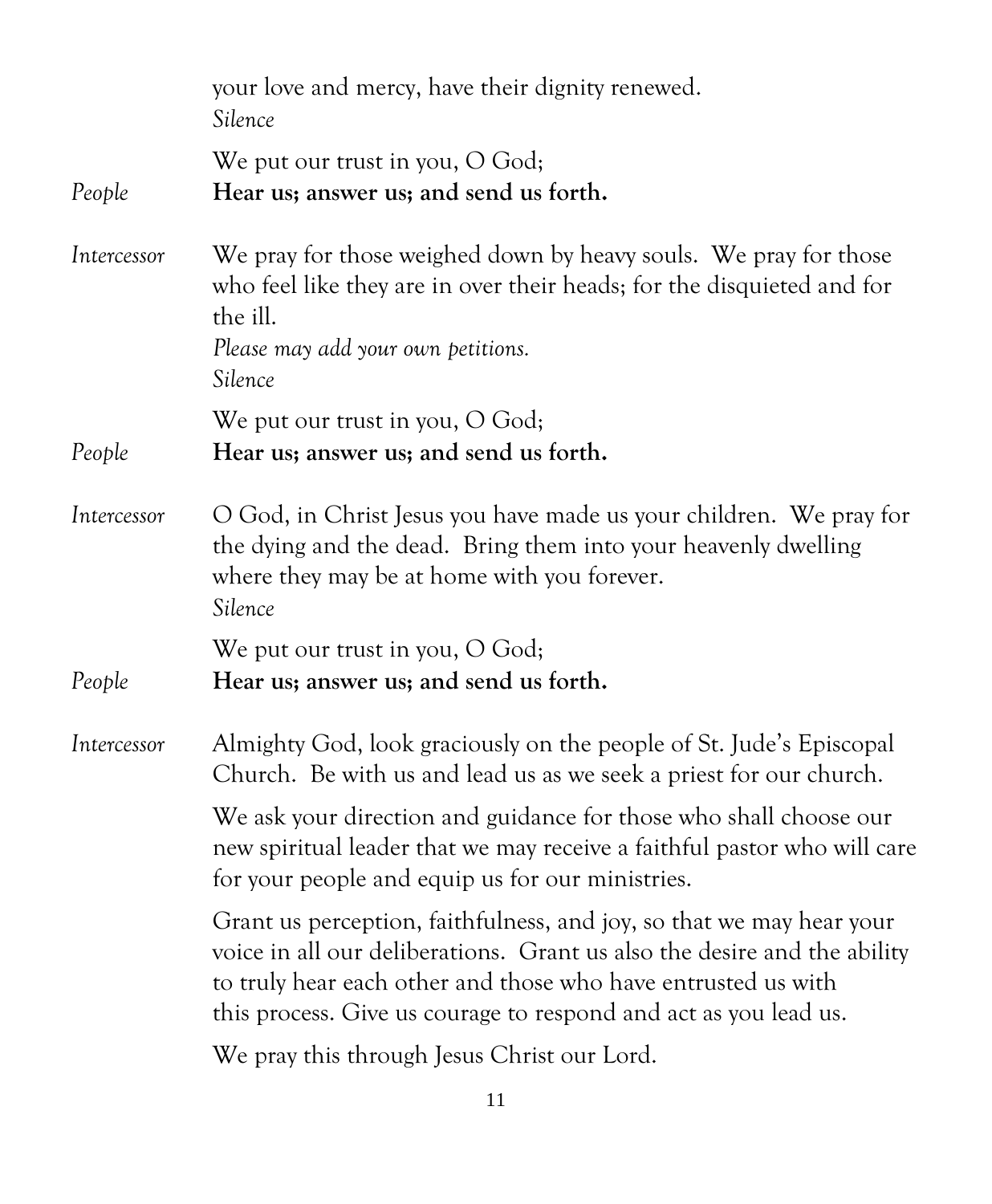| Presider | God of love and truth, deepen our trust in you. Watch over us day    |
|----------|----------------------------------------------------------------------|
|          | and night, and protect us from harm's way. Let us guard one another, |
|          | that none may be excluded from our circle, embraced in Jesus Crist   |
|          | our Lord. Amen.                                                      |

## **The Confession \_\_\_\_\_\_\_\_\_\_\_\_\_\_\_\_\_\_\_\_\_\_\_\_\_\_\_\_\_\_\_\_\_\_\_\_\_\_\_\_\_\_\_\_\_\_\_\_**

| Presider<br>All | Let us confess our sins against God and our neighbor.<br>Most merciful God,<br>we confess that we have sinned against you<br>in thought, word, and deed,<br>by what we have done,<br>and by what we have left undone.<br>We have not loved you with our whole heart;<br>we have not loved our neighbors as ourselves.<br>We are truly sorry and we humbly repent.<br>For the sake of your Son Jesus Christ,<br>have mercy on us and forgive us;<br>that we may delight in your will, |
|-----------------|--------------------------------------------------------------------------------------------------------------------------------------------------------------------------------------------------------------------------------------------------------------------------------------------------------------------------------------------------------------------------------------------------------------------------------------------------------------------------------------|
|                 | and walk in your ways,<br>to the glory of your Name. Amen.                                                                                                                                                                                                                                                                                                                                                                                                                           |
| The Absolution  |                                                                                                                                                                                                                                                                                                                                                                                                                                                                                      |
| Presider        | Almighty God have mercy on you, forgive you all your sins<br>through our Lord Jesus Christ, strengthen you in all goodness,<br>and by the power of the Holy Spirit keep you in eternal life.<br>Amen.                                                                                                                                                                                                                                                                                |

# **The Peace** *Please stand* **\_\_\_\_\_\_\_\_\_\_\_\_\_\_\_\_\_\_\_\_\_\_\_\_\_\_\_\_\_\_\_\_\_\_\_\_\_\_\_\_\_\_\_\_**

| Presider | The peace of the Lord be always with you. |
|----------|-------------------------------------------|
| People   | And also with you.                        |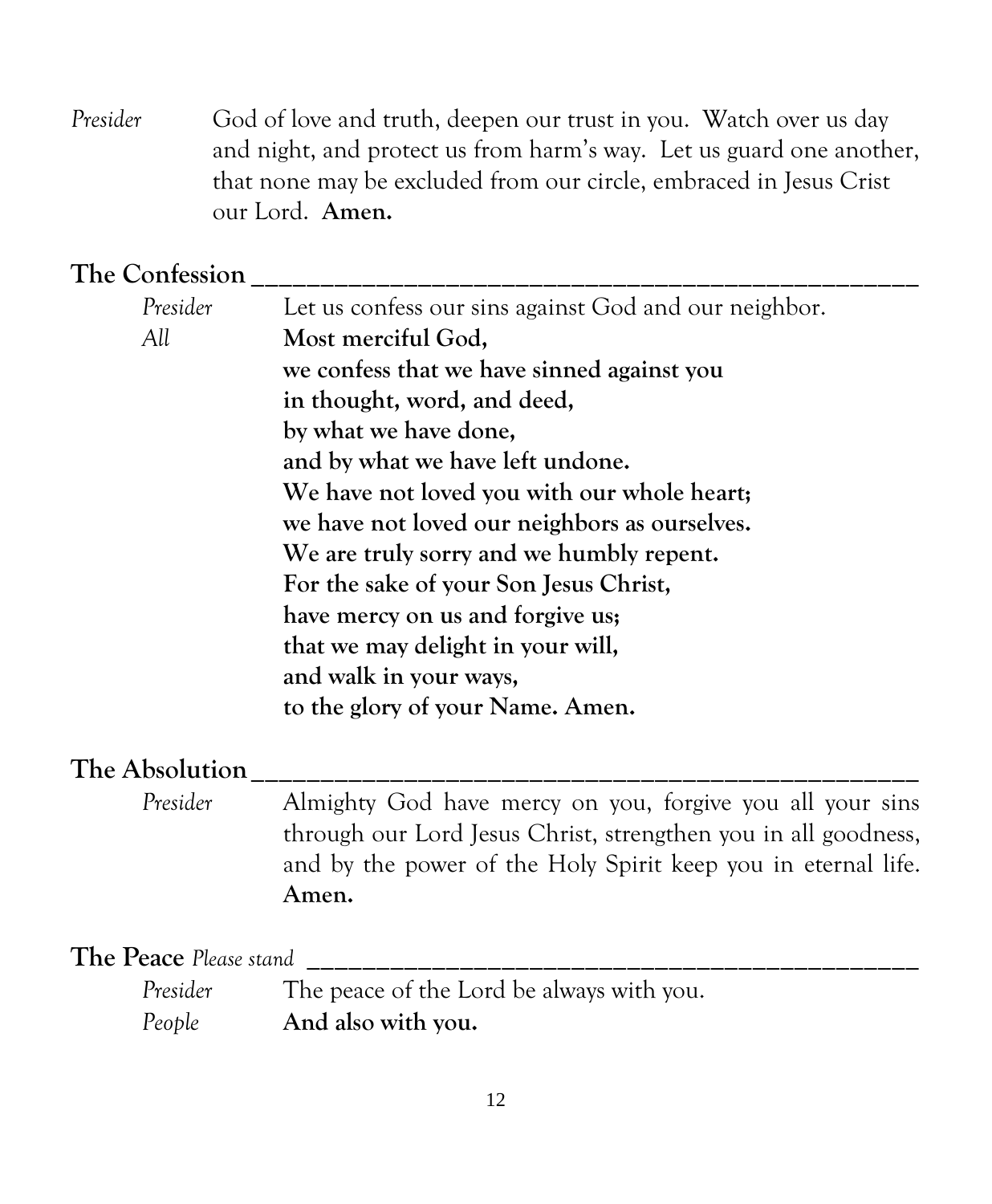*Presider* Walk in love, as Christ loved us and gave himself for us, an offering and sacrifice to God. *Ephesians 5:2*

**Offertory Solo***\_\_\_\_\_\_\_\_\_\_\_\_\_\_\_\_\_\_\_\_\_\_\_\_\_\_\_\_ The Lord is My Shepherd*, Malotte Greg Forsyth, Soloist



## **The Celebration of the Eucharist**

| The Eucharistic Prayer Please remain standing |                                                                                                                                 |  |
|-----------------------------------------------|---------------------------------------------------------------------------------------------------------------------------------|--|
| Priest                                        | The Lord be with you.                                                                                                           |  |
| People                                        | And also with you.                                                                                                              |  |
| Priest                                        | Lift up your hearts.                                                                                                            |  |
| People                                        | We lift them to the Lord.                                                                                                       |  |
| Priest                                        | Let us give thanks to the Lord our God.                                                                                         |  |
| People                                        | It is right to give him thanks and praise.                                                                                      |  |
| Priest                                        | God of all power, Ruler of the Universe, you are worthy of<br>glory and praise.                                                 |  |
| People                                        | Glory to you for ever and ever.                                                                                                 |  |
| Priest                                        | At your command all things came to be: the vast expanse of<br>interstellar space, galaxies, suns, the planets in their courses, |  |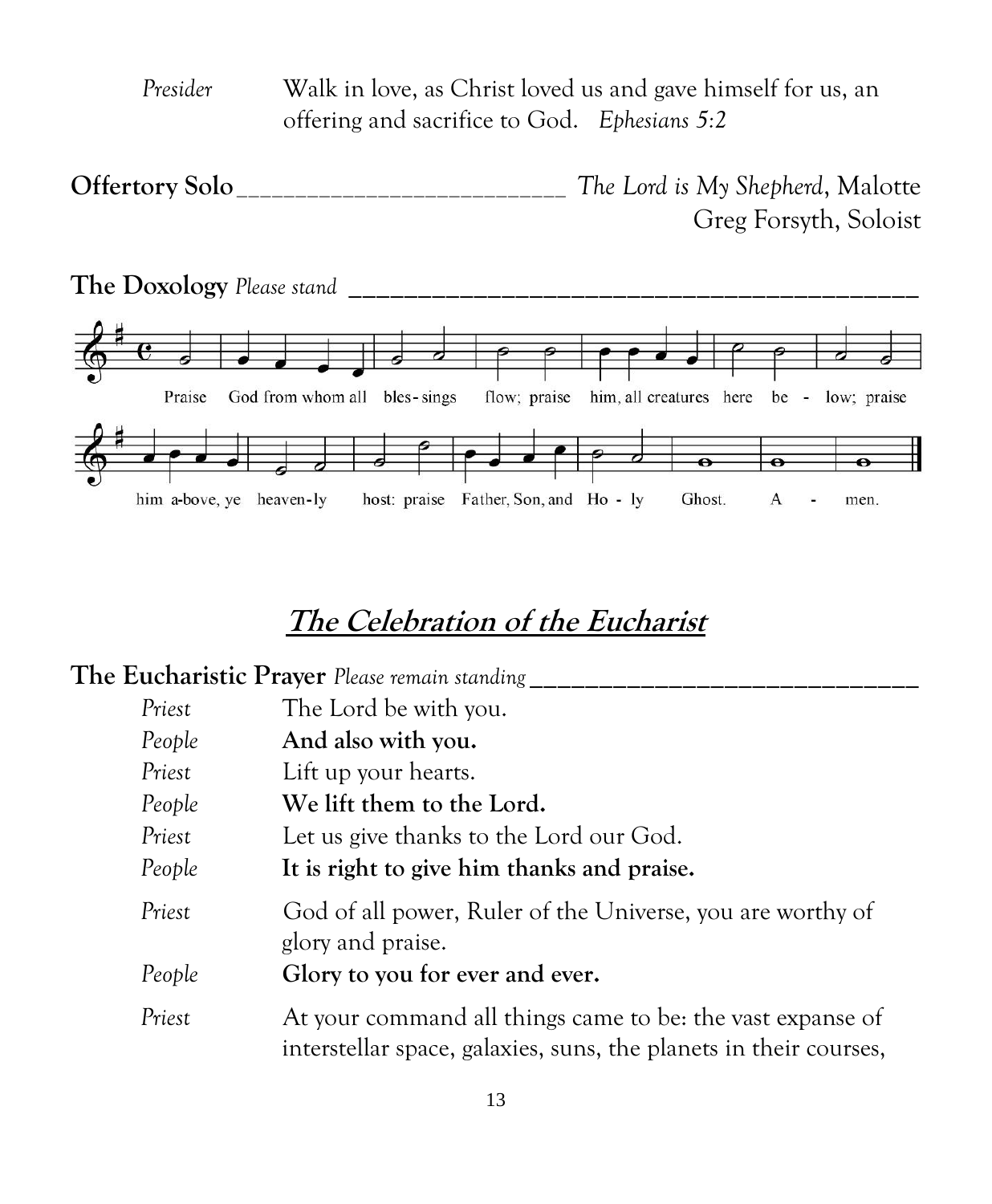| People | and this fragile earth, our island home.<br>By your will they were created and have their being.                                                                                                                                                      |
|--------|-------------------------------------------------------------------------------------------------------------------------------------------------------------------------------------------------------------------------------------------------------|
| Priest | From the primal elements you brought forth the human race,<br>and blessed us with memory, reason, and skill. You made us<br>the rulers of creation. But we turned against you, and betrayed<br>your trust; and we turned against one another.         |
| People | Have mercy, Lord, for we are sinners in your sight.                                                                                                                                                                                                   |
| Priest | Again and again, you called us to return. Through prophets<br>and sages you revealed your righteous Law. And in the<br>fullness of time you sent your only Son, born of a woman, to<br>fulfill your Law, to open for us the way of freedom and peace. |
| People | By his blood, he reconciled us.<br>By his wounds, we are healed.                                                                                                                                                                                      |
| Priest | And therefore we praise you, joining with the heavenly<br>chorus, with prophets, apostles, and martyrs, and with all<br>those in every generation who have looked to you in hope, to<br>proclaim with them your glory, in their unending hymn:        |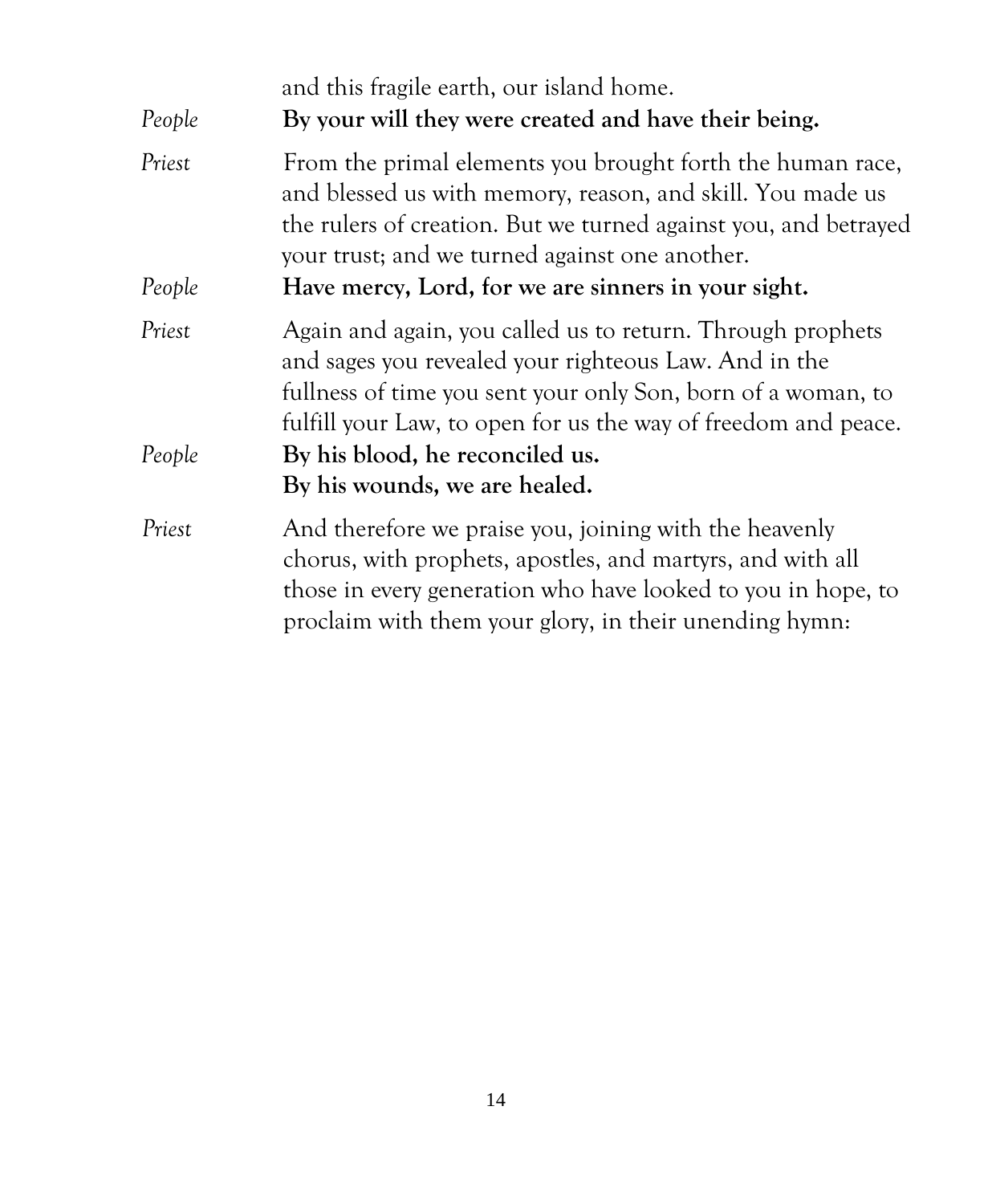

*Priest* And so, Father, we who have been redeemed by him, and made a new people by water and the Spirit, now bring before you these gifts. Sanctify them by your Holy Spirit to be the Body and Blood of Jesus Christ our Lord.

> *At the following words concerning the bread, the Celebrant is to hold it, or lay a hand upon it, and at the words concerning the cup, to hold or place a hand upon the cup and any other vessel containing wine to be consecrated.*

On the night he was betrayed he took bread, said the blessing, broke the bread, and gave it to his friends, and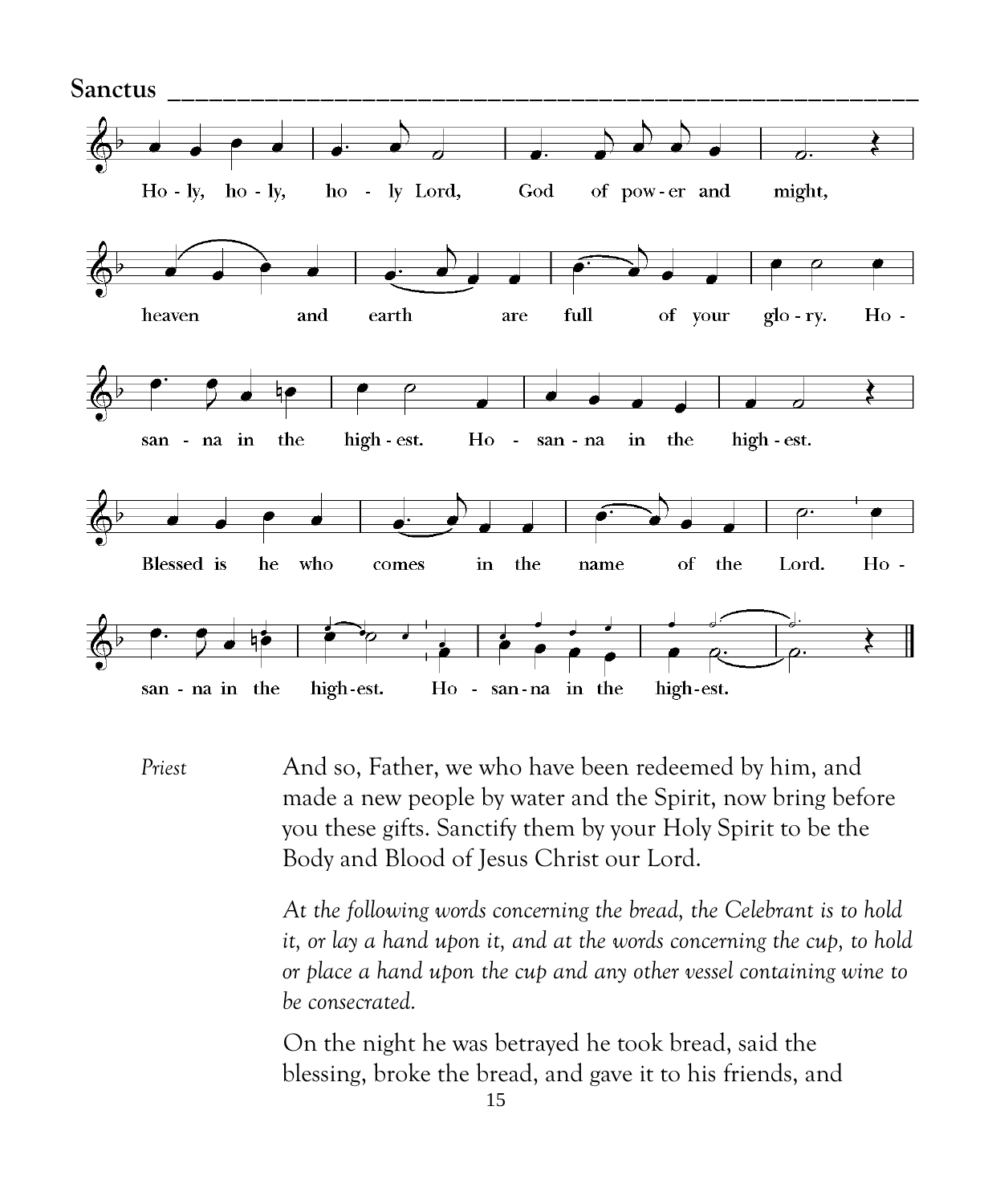said, "Take, eat: This is my Body, which is given for you. Do this for the remembrance of me."

After supper, he took the cup of wine, gave thanks, and said, "Drink this, all of you: This is my Blood of the new Covenant, which is shed for you and for many for the forgiveness of sins. Whenever you drink it, do this for the remembrance of me."

### **The Memorial Acclamation \_\_\_\_\_\_\_\_\_\_\_\_\_\_\_\_\_\_\_\_\_\_\_\_\_\_\_\_\_\_\_\_\_\_\_\_\_\_**

| People | Remembering now his work of redemption, and offering to<br>you this sacrifice of thanksgiving,<br>We celebrate his death and resurrection,<br>as we await the day of his coming.                                                                                                                                                                                                                                                                           |
|--------|------------------------------------------------------------------------------------------------------------------------------------------------------------------------------------------------------------------------------------------------------------------------------------------------------------------------------------------------------------------------------------------------------------------------------------------------------------|
| Priest | Lord God of our Fathers: God of Abraham, Isaac, and<br>Jacob; God and Father of our Lord Jesus Christ: Open our<br>eyes to see your hand at work in the world about us. Deliver<br>us from the presumption of coming to this Table for solace<br>only, and not for strength; for pardon only, and not for<br>renewal. Let the grace of this Holy Communion make us one<br>body, one spirit in Christ, that we may worthily serve the<br>world in his name. |
| People | Risen Lord, be known to us in the breaking of the Bread.                                                                                                                                                                                                                                                                                                                                                                                                   |
| Priest | Accept these prayers and praises, Father, through Jesus<br>Christ our great High Priest, to whom, with you and the<br>Holy Spirit, your Church gives honor, glory, and worship,<br>from generation to generation.                                                                                                                                                                                                                                          |
| All    | Amen.                                                                                                                                                                                                                                                                                                                                                                                                                                                      |
|        |                                                                                                                                                                                                                                                                                                                                                                                                                                                            |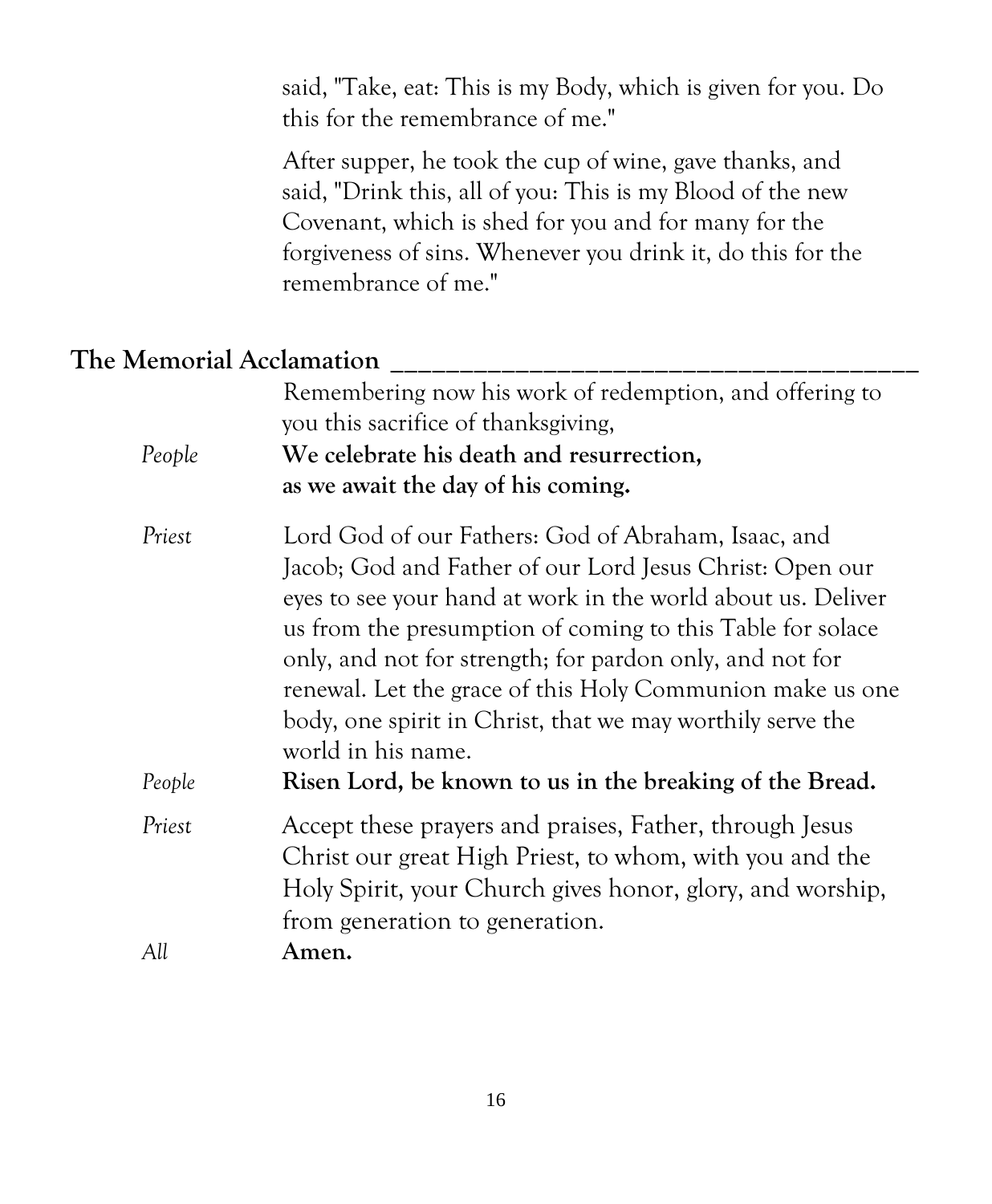### **The Lord's Prayer \_\_\_\_\_\_\_\_\_\_\_\_\_\_\_\_\_\_\_\_\_\_\_\_\_\_\_\_\_\_\_\_\_\_\_\_\_\_\_\_\_\_\_\_\_\_**

*Presider* And now, as our Savior Christ has taught us, we are bold to say, *All* **Our Father in heaven, hallowed be your Name, your kingdom come, your will be done, on earth as in heaven. Give us today our daily bread. Forgive us our sins as we forgive those who sin against us. Save us from the time of trial, and deliver us from evil. For the kingdom, the power, and the glory are yours, now and for ever. Amen.**



Setting; From New Plainsong; David Hurd (b. 1950)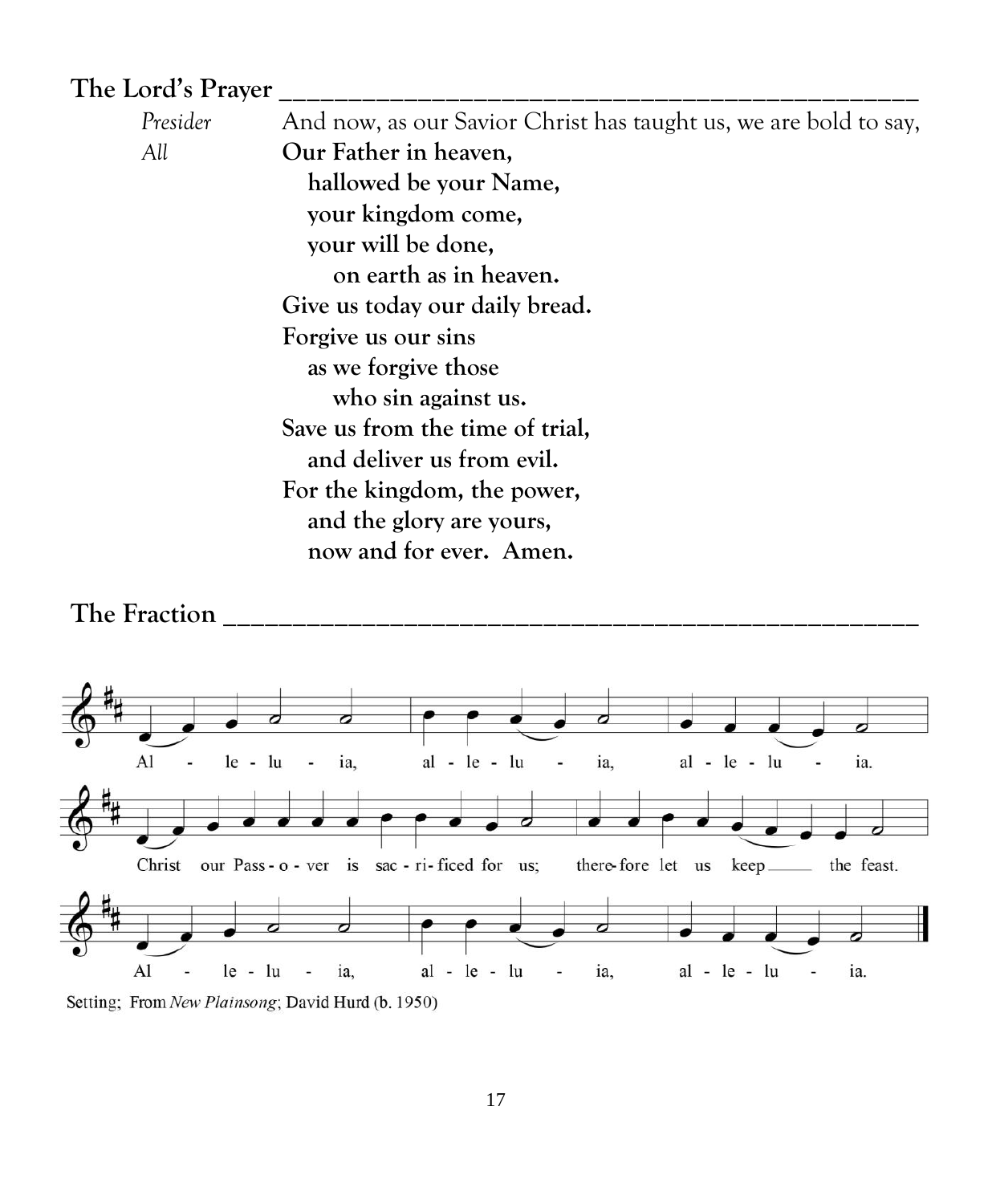*Presider* The Gifts of God for the People of God. Holy Gifts for Holy People.

**Communion** *Please be seated* **\_\_\_\_\_\_\_\_\_\_\_\_\_\_\_\_\_\_\_\_\_\_\_\_\_\_\_\_\_\_\_\_\_\_\_\_\_\_\_\_**

*We are now distributing Communion in both kinds: bread and wine.* 

*If you wish to drink wine, please drink from the cup only. Do not intinct (dip your bread) in the wine.*

*No one is obliged to receive. If you would prefer not to receive communion, please place your arms across your shoulders indicating you would like to receive a blessing. The priest will not touch you, but will extend hands towards you and offer the blessing.*

*If you wish to receive bread only, please take the bread and walk back to your seat or, if you wish to remain at the rail, place your arms across your shoulders when the Lay Eucharistic Minister comes by with the cup to indicate your preference.*

| <b>Communion Music</b> | The Lord's Prayer, Malotte |
|------------------------|----------------------------|
|------------------------|----------------------------|

**Prayer after Communion** Please stand

| Presider | Let us pray.                                      |
|----------|---------------------------------------------------|
| People   | Eternal God, heavenly Father,                     |
|          | you have graciously accepted us as living members |
|          | of your Son our Savior Jesus Christ,              |
|          | and you have fed us with spiritual food           |
|          | in the Sacrament of his Body and Blood.           |
|          | Send us now into the world in peace,              |
|          | and grant us strength and courage                 |
|          | to love and serve you                             |
|          | with gladness and singleness of heart;            |
|          | through Christ our Lord. Amen.                    |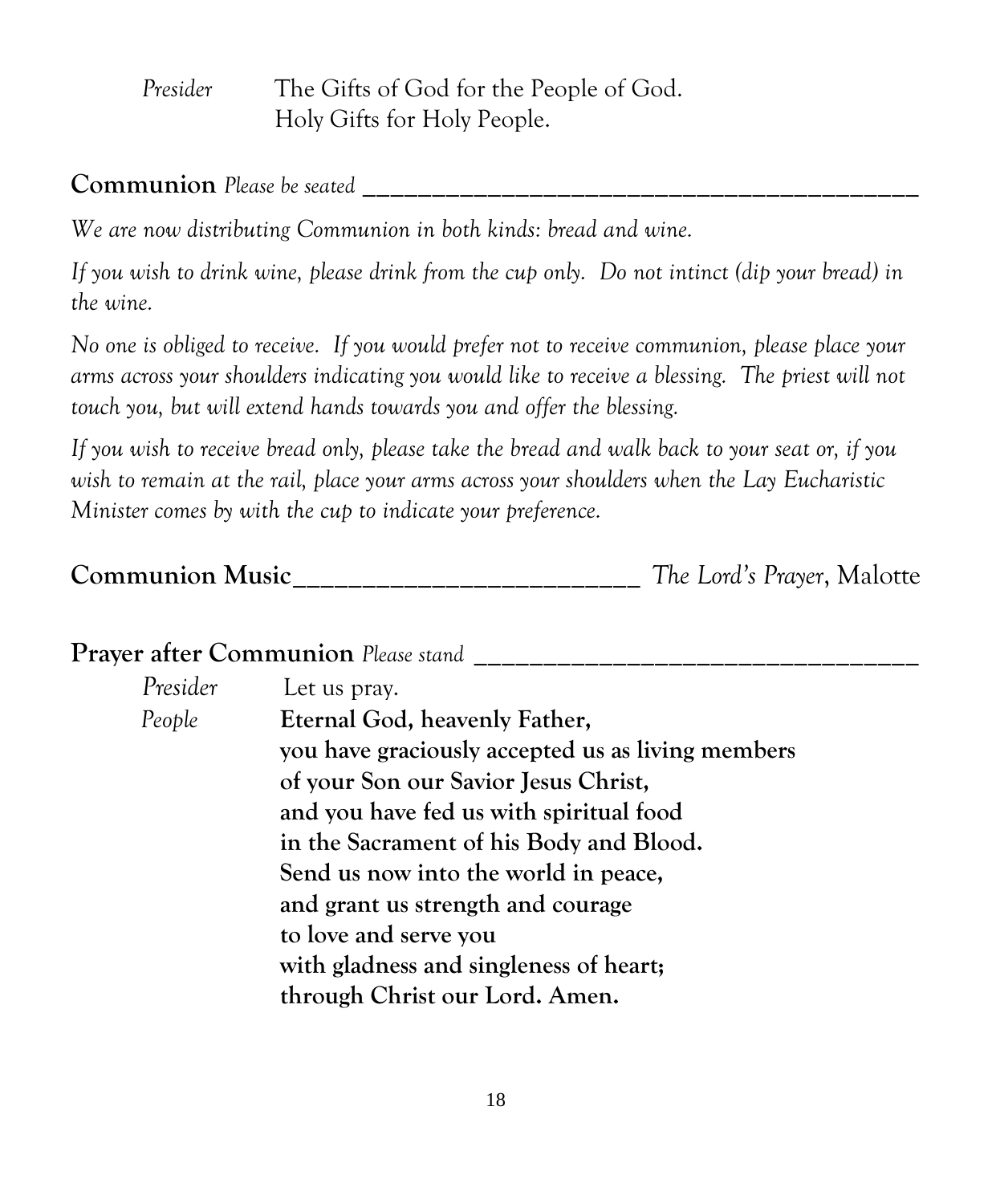#### **Blessing \_\_\_\_\_\_\_\_\_\_\_\_\_\_\_\_\_\_\_\_\_\_\_\_\_\_\_\_\_\_\_\_\_\_\_\_\_\_\_\_\_\_\_\_\_\_\_\_\_\_\_\_\_\_**

*The Presider blesses the People and the People respond:* **Amen.**

## **The Sending Out**

**Milestones & Announcements** *Please be seated\_\_\_\_\_\_\_\_\_\_\_\_\_\_\_\_\_\_\_\_\_\_\_\_\_\_\_\_\_\_\_*

**Sending Out Hymn #529** *Please stand* **\_\_\_\_\_\_\_\_\_** *In Christ there is no east or west*

**Sending Out \_\_\_\_\_\_\_\_\_\_\_\_\_\_\_\_\_\_\_\_\_\_\_\_\_\_\_\_\_\_\_\_\_\_\_\_\_\_\_\_\_\_\_\_\_\_\_\_\_\_**

*The Presider dismisses the congregation, after which the people respond:* **Thanks be to God!**

**Postlude \_\_\_\_\_\_\_\_\_\_\_\_\_\_\_\_\_\_\_\_\_***Recessional on "All Hail the Power",* DeCou

*The flowers that decorate our church this morning were given to the glory of God and in honor of Father's Day by Mary Ellen, Heather Hazell Ludwig, James Hazell and Holly & Rob Boggs. They are given in memory of Jim Hazell, and in memory of Mary Ellen's father, Frank, and her brothers, Francis, Donald, Laurence & Fred.*